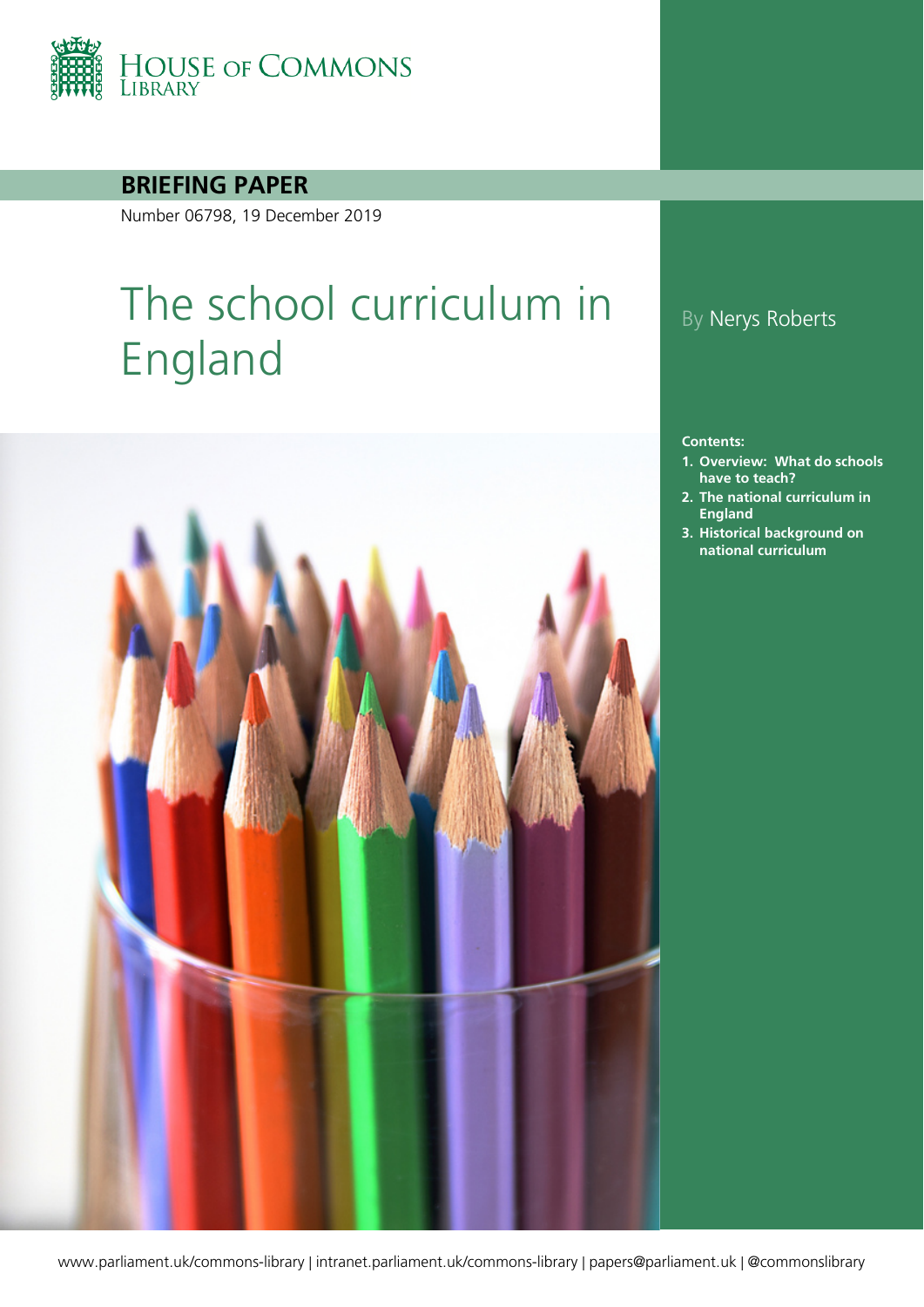## **Contents**

| 3<br><b>Summary</b>                              |                                                                                                                                                                                                                                                                                         |                                 |  |  |  |  |
|--------------------------------------------------|-----------------------------------------------------------------------------------------------------------------------------------------------------------------------------------------------------------------------------------------------------------------------------------------|---------------------------------|--|--|--|--|
|                                                  | What is the national curriculum in England?<br>Other curriculum subjects                                                                                                                                                                                                                | 3                               |  |  |  |  |
|                                                  | Subjects recently added to or changed in the curriculum                                                                                                                                                                                                                                 | $\frac{3}{3}$                   |  |  |  |  |
| $\mathbf 1$ .<br>1.1<br>1.2<br>1.3<br>1.4<br>1.5 | Overview: What do schools have to teach?<br>Maintained school curriculum requirements<br>National curriculum key stages<br>Early years<br>Curriculum at academies and free schools<br>Personal, Social, Health and Economic Education (PSHE)<br>Relationships, sex and health education | 4<br>4<br>5<br>5<br>5<br>6<br>6 |  |  |  |  |
| 2.<br>2.1                                        | The national curriculum in England<br>What subjects are currently included in the national                                                                                                                                                                                              | 7                               |  |  |  |  |
|                                                  | curriculum?                                                                                                                                                                                                                                                                             | 7                               |  |  |  |  |
| 2.2                                              | National curriculum programmes of study                                                                                                                                                                                                                                                 | 7<br>7                          |  |  |  |  |
| 2.3<br>2.4                                       | Withdrawing children from particular subjects<br>The school curriculum in Scotland, Wales and Northern Ireland                                                                                                                                                                          |                                 |  |  |  |  |
|                                                  |                                                                                                                                                                                                                                                                                         | 8                               |  |  |  |  |
| 3.                                               | Historical background on national curriculum                                                                                                                                                                                                                                            | 9                               |  |  |  |  |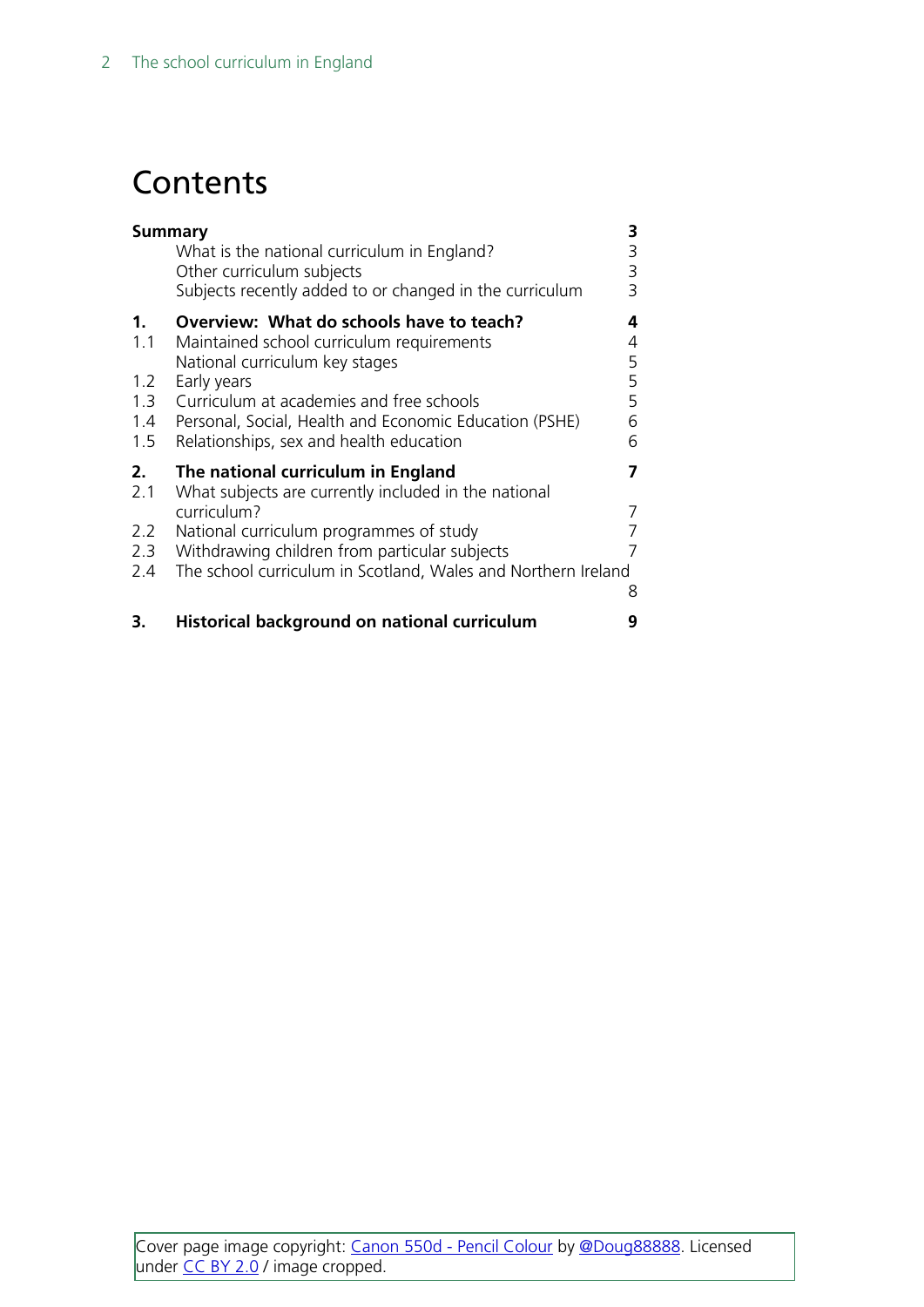## <span id="page-2-0"></span>Summary

### <span id="page-2-1"></span>What is the national curriculum in England?

Maintained schools in England must teach the national curriculum to pupils aged approximately 5 to 16 years old. The national curriculum is divided into four key stages. It includes different subjects at different stages, but maths, sciences, English, physical education and computing are included at all stages.

Academies and free schools don't have to follow the national curriculum. They must, however, offer a broad and balanced curriculum that covers English, maths, sciences and RE. Primary academies and free schools must also take part in national curriculum assessments, commonly referred to as SATs.

#### <span id="page-2-2"></span>Other curriculum subjects

In addition to the national curriculum, maintained schools in England must also currently offer:

- At secondary level, a programme of sex and relationships education (SRE) for all registered pupils, providing the parents have not withdrawn their child from this.
- Religious education (RE) for all registered pupils. Content will depend on the type of school and (usually) the locally agreed syllabus.

These elements, plus the national curriculum, comprise the statutory curriculum for maintained schools. Additionally, secondary schools must offer impartial careers advice to those in school years 9 to 13.

### <span id="page-2-3"></span>Changes and revisions to curriculum subjects

From 2020, there will be a requirement to provide relationships education at all primary schools in England, and revised relationships and sex education (RSE) at secondary schools. Schools were able to voluntarily begin teaching the revised RSE curriculum from September 2019. Also from September 2020, state-funded primary and secondary schools will be subject to a new requirement to provide health education.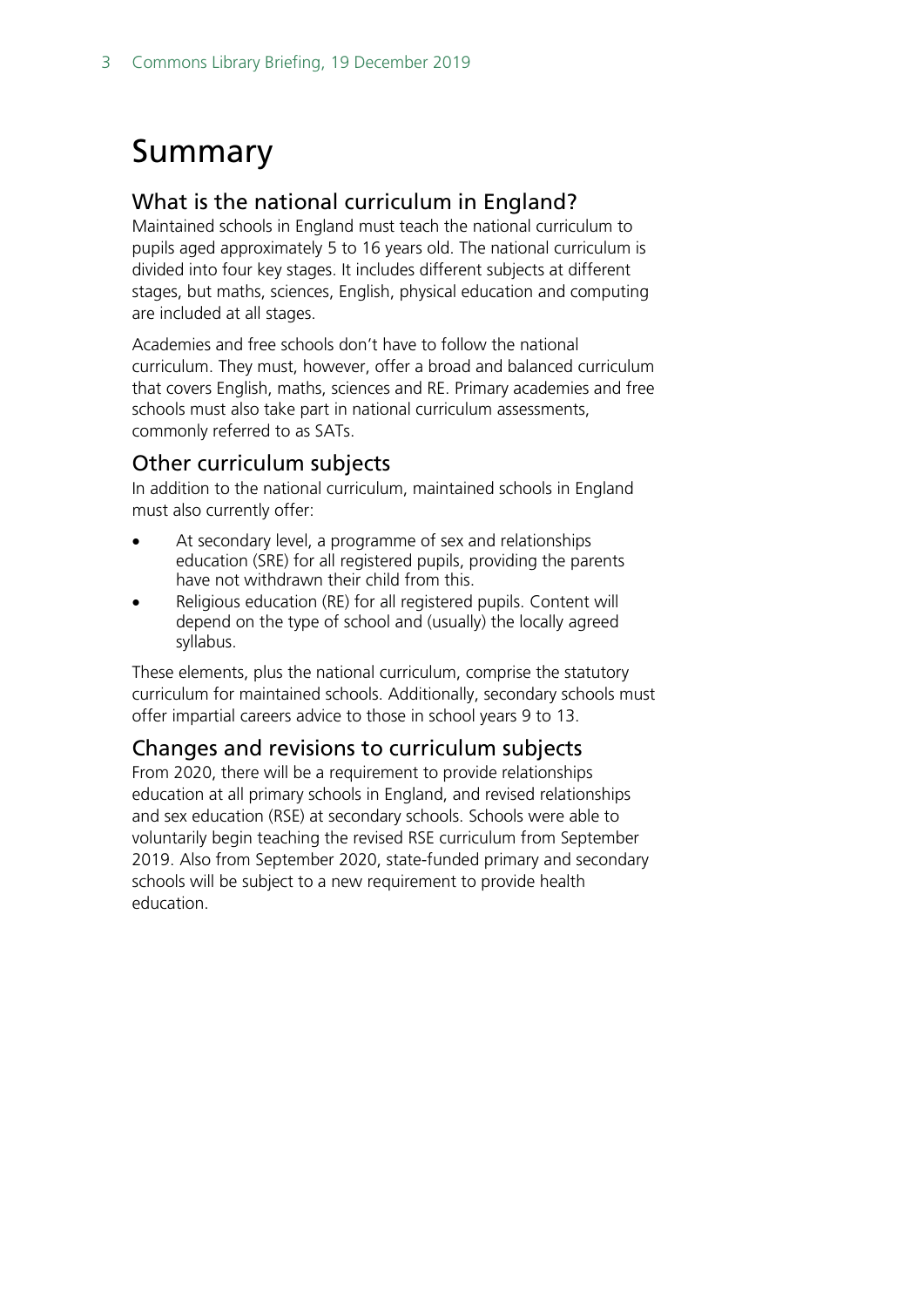## <span id="page-3-0"></span>1. Overview: What do schools have to teach?

#### **Box 1: overview of the curriculum in state-funded schools in England**

- Maintained schools in England must follow the national curriculum.
- Academies and free schools are subject to slightly different rules. Many follow the national curriculum, but they don't have to.
- Some other subjects such as  $RE -$  are not part of the national curriculum, but schools are required to offer them.
- Schools have considerable freedom over how they deliver the curriculum. There are no minimum hours required for any national curriculum or other subject.

### <span id="page-3-1"></span>1.1 Maintained school curriculum requirements

All maintained schools in England must offer the statutory curriculum as set out in Section 80 of the *[Education Act 2002,](http://www.legislation.gov.uk/ukpga/2002/32/contents)* as amended*. [1](#page-3-2)* The statutory curriculum currently includes:

- The national curriculum for pupils aged around 5 to around 16.
- At secondary level, a programme of sex and relationships education (SRE) for all registered pupils, providing the parents have not withdrawn their child. From September 2020, there will be new requirements in relation to this subject, and state-funded primary and secondary schools will also be under a new requirement to provide health education.
- Religious education (RE) for all registered pupils, unless they are withdrawn. Content will depend on the type of school and (usually) the locally agreed syllabus. $2$

### **Maintained**

**schools:** local authority schools with varying degrees of autonomy dependent on category. **Academies**: statefunded schools independent of the local authority.

<span id="page-3-2"></span>All links to legislation are to latest available version on legislation.gov.uk website, and will not necessarily reflect all amendments made.

<span id="page-3-3"></span>In voluntary aided schools with a religious character, the governors determine RE policy. For VA and voluntary controlled schools, parents may request their child is taught RE according to the tenets of the school's designated faith.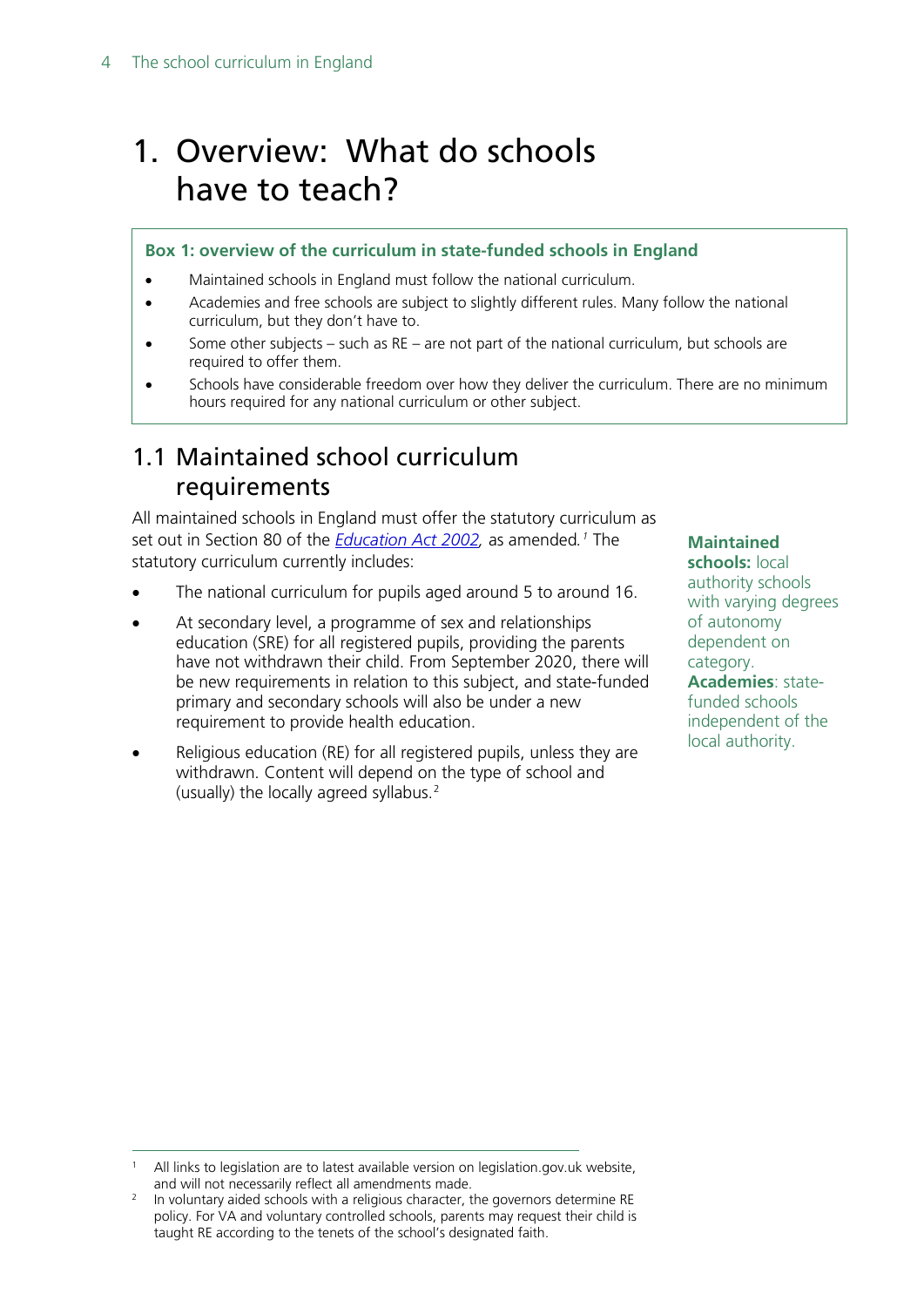### <span id="page-4-0"></span>National curriculum key stages

The national curriculum in England is arranged into four key stages:

| <b>National curriculum key stages</b><br>England |            |                          |  |  |  |  |  |  |  |
|--------------------------------------------------|------------|--------------------------|--|--|--|--|--|--|--|
|                                                  |            | Age approx. School years |  |  |  |  |  |  |  |
| Key Stage 1                                      | $5$ to $7$ | 1 and $2$                |  |  |  |  |  |  |  |
| Key Stage 2                                      | 7 to 11    | $3$ to 6                 |  |  |  |  |  |  |  |
| Key Stage 3                                      | 11 to 14   | 7 to 9                   |  |  |  |  |  |  |  |
| Key Stage 4                                      | 14 to 16   | 10 and 11                |  |  |  |  |  |  |  |

Section 78 of the 2002 *Act* requires the curriculum at maintained schools to be "balanced and broadly based" and to:

- promote the spiritual, moral, cultural, mental and physical development of pupils at the school and of society; and
- prepare pupils at the school for the opportunities, responsibilities and experiences of later life.

Under Section 42A of the *[Education Act 1997](http://www.legislation.gov.uk/ukpga/1997/44/contents)*, as amended, and related regulations, $3$  schools are under a duty to offer impartial careers advice to pupils in school years 8 to 13.

## <span id="page-4-1"></span>1.2 Early years

The national curriculum doesn't cover children in the reception year of primary or infant school; they follow the statutory [Early years](https://www.gov.uk/government/publications/early-years-foundation-stage-framework--2)  [foundation stage](https://www.gov.uk/government/publications/early-years-foundation-stage-framework--2) framework, or EYFS.

## <span id="page-4-2"></span>1.3 Curriculum at academies and free schools

Academies and free schools don't have to teach the national curriculum although many will follow it. Mainstream academies are required to offer a broad and balanced curriculum. This must cover English, maths, science, RE and any other curriculum conditions set out in the academy trust's funding agreement with the Secretary of State. Section 1.5 below outlines the requirements in relation to relationships and sex education (RSE).

Independent fee-paying schools are also required to offer a broad and balanced curriculum, as prescribed in the *[Education \(Independent](http://www.legislation.gov.uk/uksi/2014/3283/schedule/made)  [School Standards\) \(England\) Regulations 2014](http://www.legislation.gov.uk/uksi/2014/3283/schedule/made)*, as amended.[4](#page-4-4)

#### **Academy funding**

**agreements:** These are contracts between the Government and academy trusts. They set out rules on how the school should operate.

<span id="page-4-4"></span><sup>4</sup> SI 2014/3283. Link to latest available version of instrument on legislation.gov.uk – this may not reflect all amendments.

<span id="page-4-3"></span> <sup>3</sup> The *[Careers Guidance in Schools Regulations 2013,](http://www.legislation.gov.uk/uksi/2013/709/contents/made)* SI 2013/ 709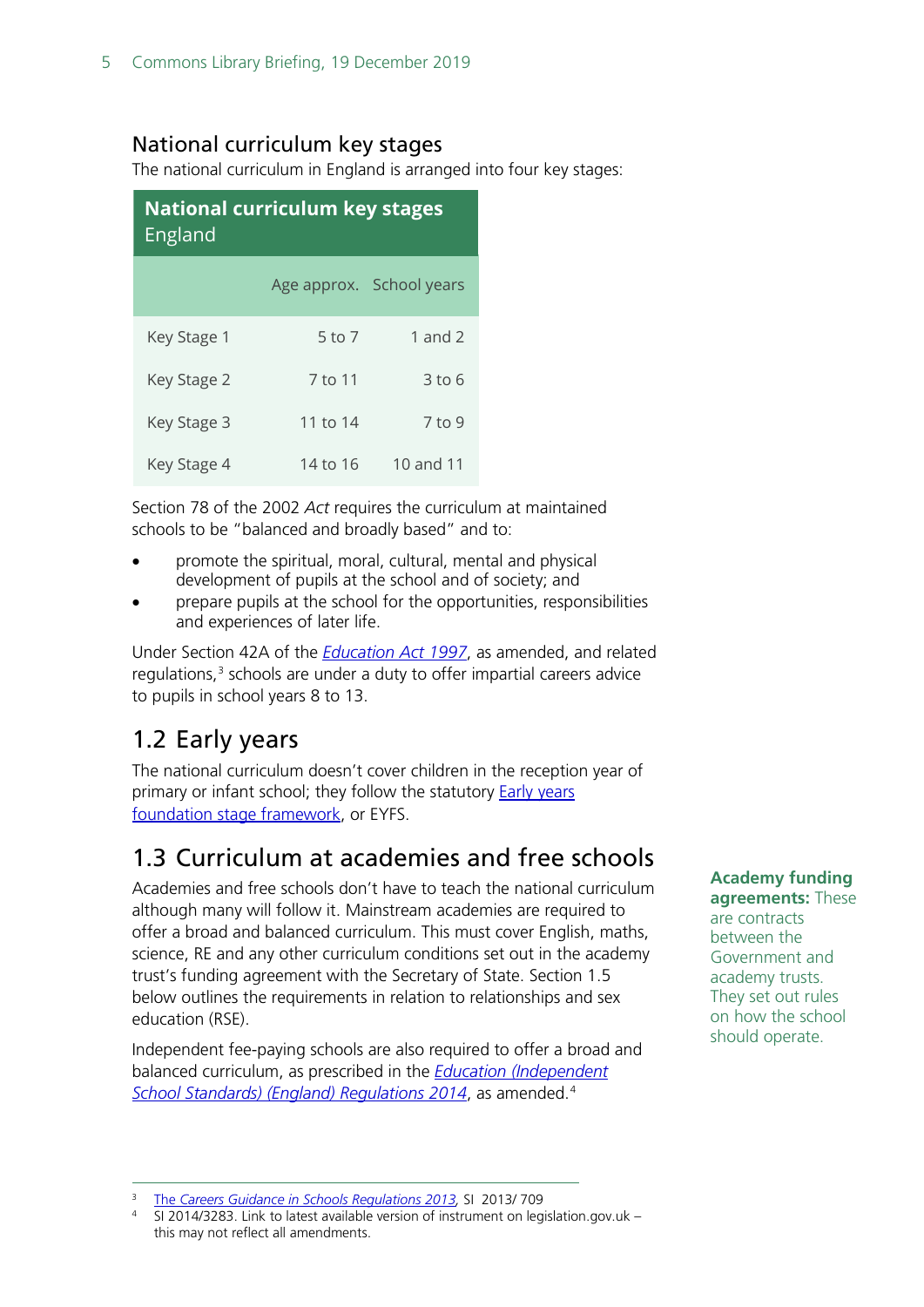## <span id="page-5-0"></span>1.4 Personal, Social, Health and Economic Education (PSHE)

The Government doesn't specify the content of PSHE in England, but advises that all state-funded schools should offer it. The PSHE Association has published [guidance on what schools could cover.](https://www.pshe-association.org.uk/curriculum-and-resources/curriculum) Further information about recent legislative provisions enabling PSHE to be made a mandatory subject in England can be found in another Library briefing paper:

• [House of Commons Library briefing paper, Personal, social, health](http://researchbriefings.parliament.uk/ResearchBriefing/Summary/CBP-7303)  [and economic education in schools \(England\)](http://researchbriefings.parliament.uk/ResearchBriefing/Summary/CBP-7303)

As noted above, from September 2020, health education will become a statutory part of the school curriculum for all state-funded schools in England.

### <span id="page-5-1"></span>1.5 Relationships, sex and health education in state-funded schools

From September 2020, state-funded primary-phase schools will be required to deliver revised relationships and health education. Statefunded secondary-phase schools will need to provide revised relationships and sex education (RSE) and health education.

There is statutory guidance on the reformed subjects:

• Department for Education, [Relationships Education, Relationships](https://www.gov.uk/government/publications/relationships-education-relationships-and-sex-education-rse-and-health-education)  [and Sex Education \(RSE\) and Health Education,](https://www.gov.uk/government/publications/relationships-education-relationships-and-sex-education-rse-and-health-education) July 2019.

Further information on what is required of schools, and the policy background on RSE, can be found in a linked Library briefing paper:

• House of Commons Library, [Relationships and Sex Education in](https://researchbriefings.parliament.uk/ResearchBriefing/Summary/SN06103)  [Schools \(England\).](https://researchbriefings.parliament.uk/ResearchBriefing/Summary/SN06103)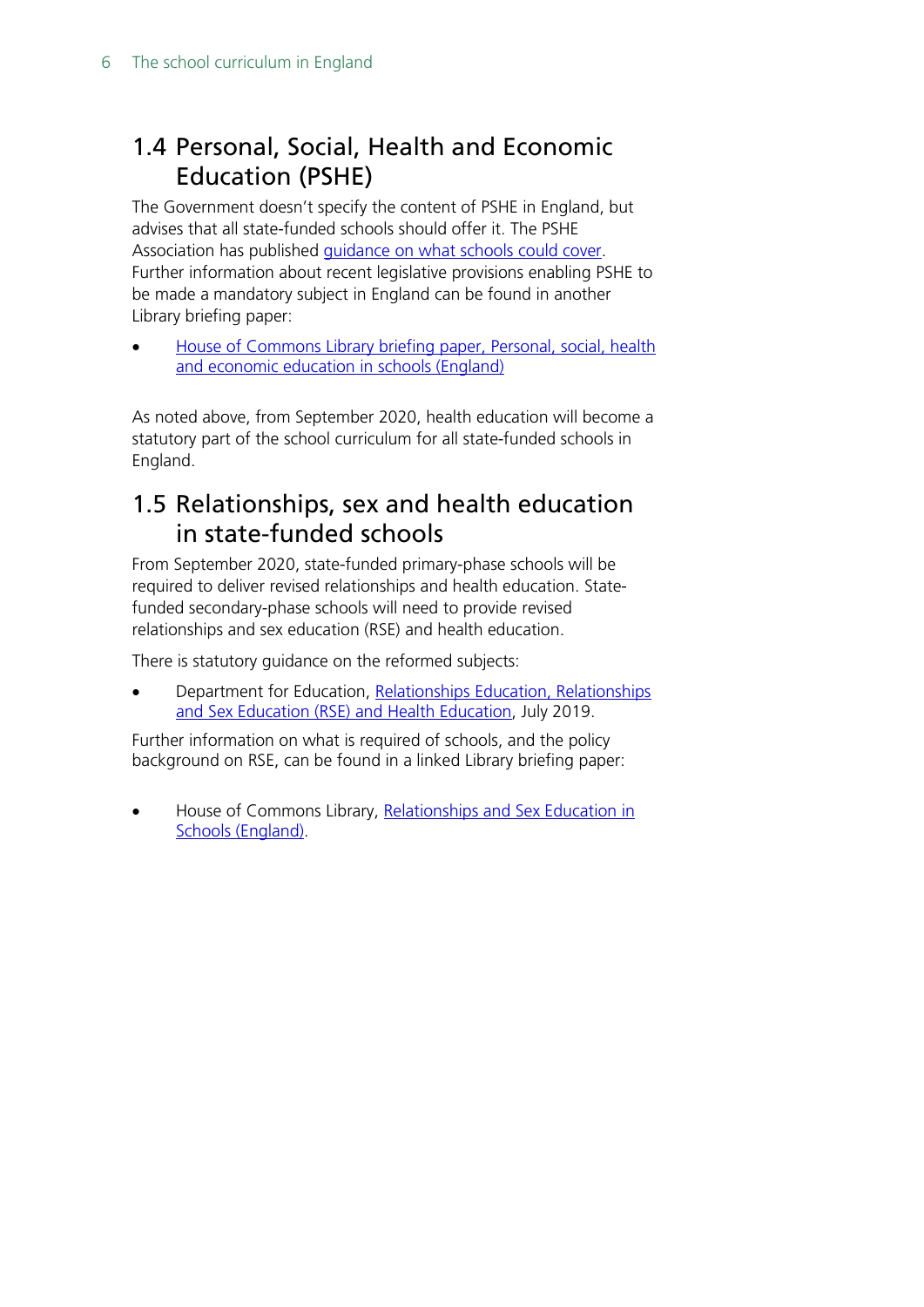## <span id="page-6-0"></span>2. The national curriculum in England

### <span id="page-6-1"></span>2.1 What subjects are currently included in the national curriculum?

The subjects included in the national curriculum at each key stage are prescribed in Sections 84 and 85 of the *[Education Act 2002](http://www.legislation.gov.uk/ukpga/2002/32/contents)*, as amended. The following table shows the subjects included in the national curriculum at primary and secondary level.<sup>[5](#page-6-4)</sup>

| <b>National curriculum subjects</b><br>England |              |              |                                   |              |  |  |  |  |  |
|------------------------------------------------|--------------|--------------|-----------------------------------|--------------|--|--|--|--|--|
|                                                | KS1, age     | KS2, age     | KS3, age                          | KS4, age     |  |  |  |  |  |
|                                                | approx. 5-   |              | approx 7- approx. 11- approx. 14- |              |  |  |  |  |  |
|                                                | 7            | 11           | 14                                | 16           |  |  |  |  |  |
| Maths                                          | $\checkmark$ | $\checkmark$ | $\checkmark$                      | $\checkmark$ |  |  |  |  |  |
| English                                        | $\checkmark$ | $\checkmark$ | $\checkmark$                      | $\checkmark$ |  |  |  |  |  |
| Science                                        | $\checkmark$ | $\checkmark$ | $\checkmark$                      | $\checkmark$ |  |  |  |  |  |
| <b>History</b>                                 | $\checkmark$ | $\checkmark$ | $\checkmark$                      | $\times$     |  |  |  |  |  |
| Geography                                      | $\checkmark$ | $\checkmark$ | $\checkmark$                      | $\times$     |  |  |  |  |  |
| Art and Design                                 | $\checkmark$ | ✓            | $\checkmark$                      | $\times$     |  |  |  |  |  |
| Physical Education (PE)                        | $\checkmark$ | ✓            | $\checkmark$                      | $\checkmark$ |  |  |  |  |  |
| <b>Music</b>                                   | $\checkmark$ | $\checkmark$ | $\checkmark$                      | $\times$     |  |  |  |  |  |
| (Modern) Foreign Languages                     | $\times$     | $\checkmark$ | $\checkmark$                      | $\times$     |  |  |  |  |  |
| Computing                                      | $\checkmark$ | $\checkmark$ | $\checkmark$                      | $\checkmark$ |  |  |  |  |  |
| Design and Technology                          | $\checkmark$ | $\checkmark$ | $\checkmark$                      | $\times$     |  |  |  |  |  |
| Citizenship Education                          | $\times$     | $\times$     | $\checkmark$                      | $\checkmark$ |  |  |  |  |  |

## <span id="page-6-2"></span>2.2 National curriculum programmes of study

Subject content and skills are set out in statutory programmes of study for each subject:

[National curriculum programmes of study by subject](https://www.gov.uk/government/collections/national-curriculum)

Although maintained schools must teach the national curriculum, they can organise actual subject teaching as they see fit.

There is no requirement to spend a set amount of time on any one subject.

### <span id="page-6-3"></span>2.3 Withdrawing children from particular subjects

There is no general right for parents to withdraw children from any parts of the national curriculum. Currently parents can, however, withdraw their children from sex education, and from RE.

**Programmes of study:** statutory documents that outline what must be covered in each subject at each key stage

<span id="page-6-4"></span><sup>&</sup>lt;sup>5</sup> Adapted from Department for Education, National curriculum in England: [framework for key stages 1 to 4,](https://www.gov.uk/government/publications/national-curriculum-in-england-framework-for-key-stages-1-to-4) December 2014.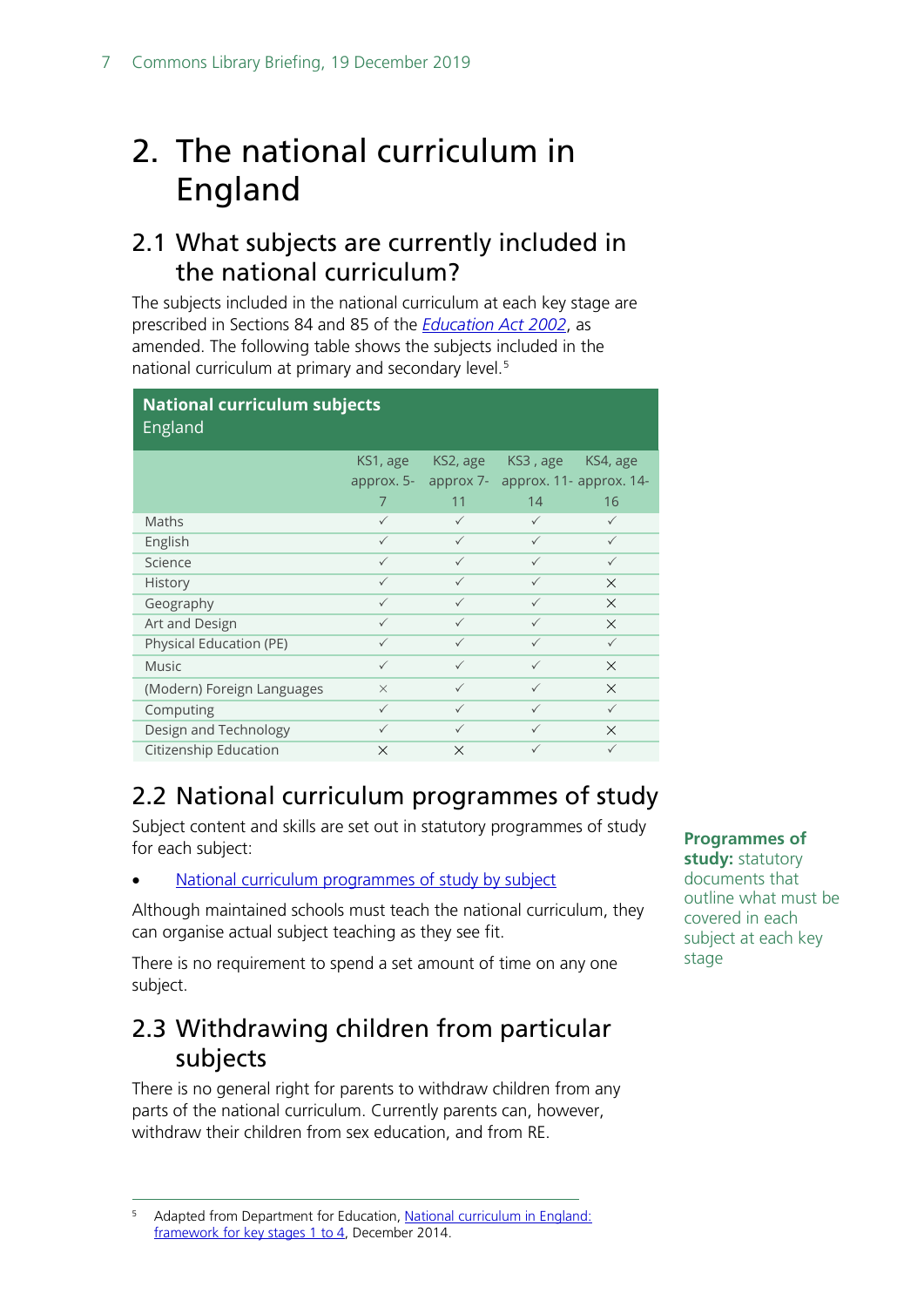From September 2020, parents will be able to withdraw their primaryaged children from sex education, if this is provided by the school. At secondary level, the position would alter: parents would be able to *request* that their child be withdrawn from sex education, a request that head teachers would grant in all but exceptional circumstances. This would apply until three terms before a child turned 16, at which point a child would be able to opt-in to sex education if they so choose.

There will be no right of withdrawal from relationships education, and as now, no right of withdrawal from the biological aspects of human growth and reproduction covered in national curriculum science.

### <span id="page-7-0"></span>2.4 The school curriculum in Scotland, Wales and Northern Ireland

Education is a devolved policy area. Schools in Scotland, Northern Ireland and Wales follow different curricula.

Further information about what must be covered in schools there can be found online:

- [Information about the school curriculum in Scotland from the](https://beta.gov.scot/policies/schools/school-curriculum/)  [Scottish Government website.](https://beta.gov.scot/policies/schools/school-curriculum/)
- Information about the school curriculum in Wales from the Welsh [Government website.](https://gov.wales/curriculum-and-assessment)
- Information about the school curriculum in Northern Ireland from the Council [for the Curriculum, Examinations and Assessment.](http://ccea.org.uk/)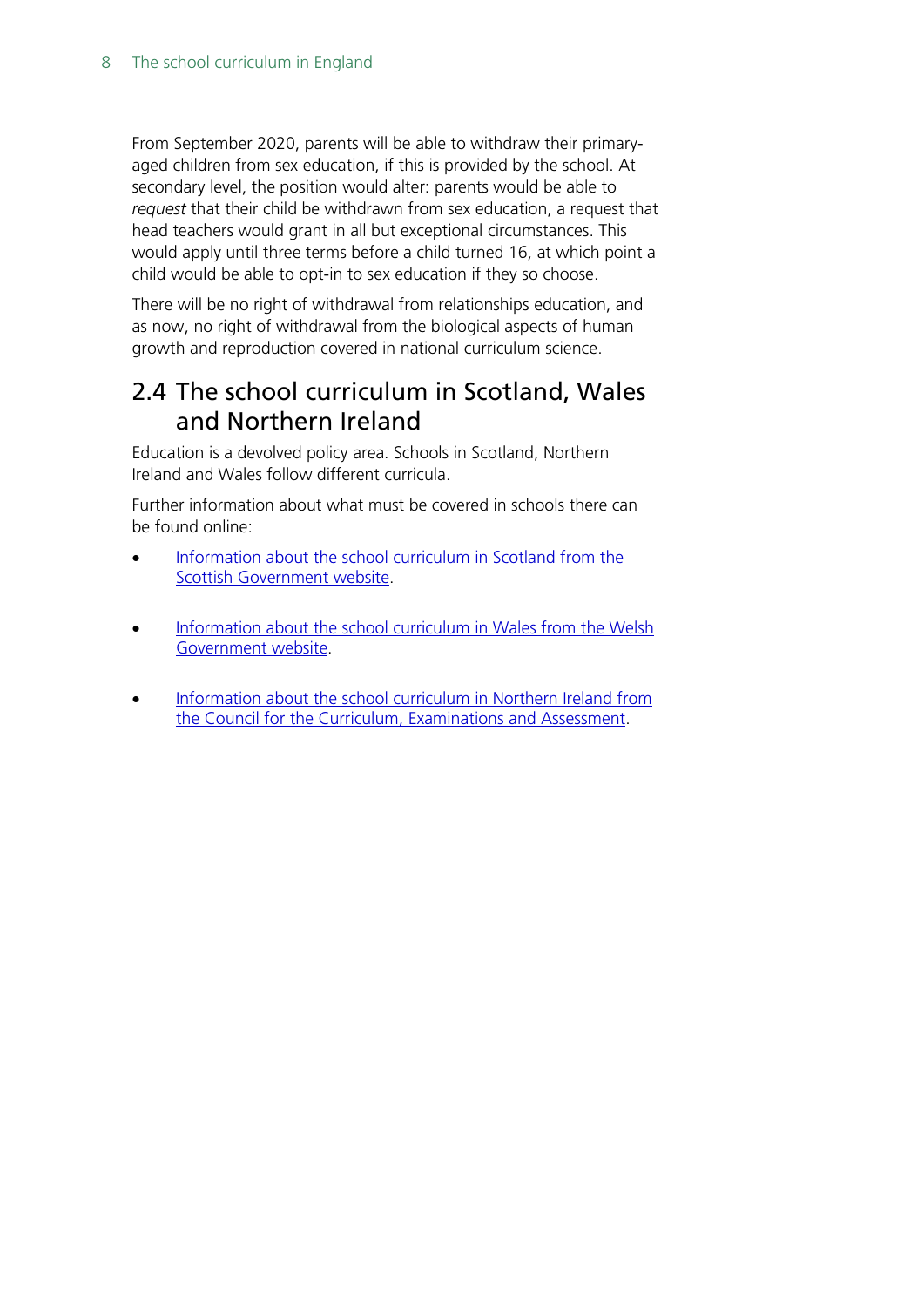## <span id="page-8-0"></span>3. Historical background on national curriculum

The national curriculum was introduced by the Thatcher Government following the passage of the *[Education Reform Act 1988](http://www.legislation.gov.uk/ukpga/1988/40/contents)*. A comprehensive account of its early history can be found in the 2009 report of the Children, Schools and Families Select Committee, [National](http://www.publications.parliament.uk/pa/cm200809/cmselect/cmchilsch/344/344i.pdf)  [Curriculum](http://www.publications.parliament.uk/pa/cm200809/cmselect/cmchilsch/344/344i.pdf)*. [6](#page-8-1)* 

**1987** – the Department of Education and Science, led by Kenneth Baker MP, issued a consultation document setting out the rationale for a national curriculum. This identified four broad underlying principles and intentions: establishing an entitlement to a broad and balanced curriculum; improving school accountability; improving curricular coherence; and aiding "public understanding" of schools.

**1989** – national curriculum introduced to primary schools, with implementation continuing into the mid-1990s.

**1993** – review of the national curriculum by Sir Ron Dearing in response to teachers' observations that the curriculum was 'unwieldy'. A revised NC was introduced in 1995 with less prescribed content and changes to testing arrangements.

**1996** – introduction of two pilot support projects in numeracy and literacy. These were carried forward – as the National Literacy and National Numeracy Strategies by the incoming Labour Government.

**1999 –** major review of the curriculum overseen by the Qualifications and Curriculum Authority (QCA) resulting in the further slimming down of prescribed content, and the introduction of a statement of aims and purposes.

**2005 –** review of the secondary curriculum, again with the aim of slimming down prescribed content; resulted in more emphasis on crosscurricular themes, skills and personalised learning.

**2007 –** 'root and branch' review of the primary national curriculum announced by the Government, subsequently undertaken by Sir Jim Rose from 2008 and with findings published in April 2009.

### 3.1 Background to the Coalition Government's curriculum reforms

The 2010 Government began extensive reform of the national curriculum in England in 2011. A summary of the key milestones in curriculum reform in the early years of the Coalition Government is provided below.

<span id="page-8-1"></span> <sup>6</sup> Children, Schools and Families Select Committee, [National Curriculum, Fourth](http://www.publications.parliament.uk/pa/cm200809/cmselect/cmchilsch/344/344i.pdf)  [Report of Session 2008-09](http://www.publications.parliament.uk/pa/cm200809/cmselect/cmchilsch/344/344i.pdf)*,* 2 April 2009, *Vol 1., HCC 344-1*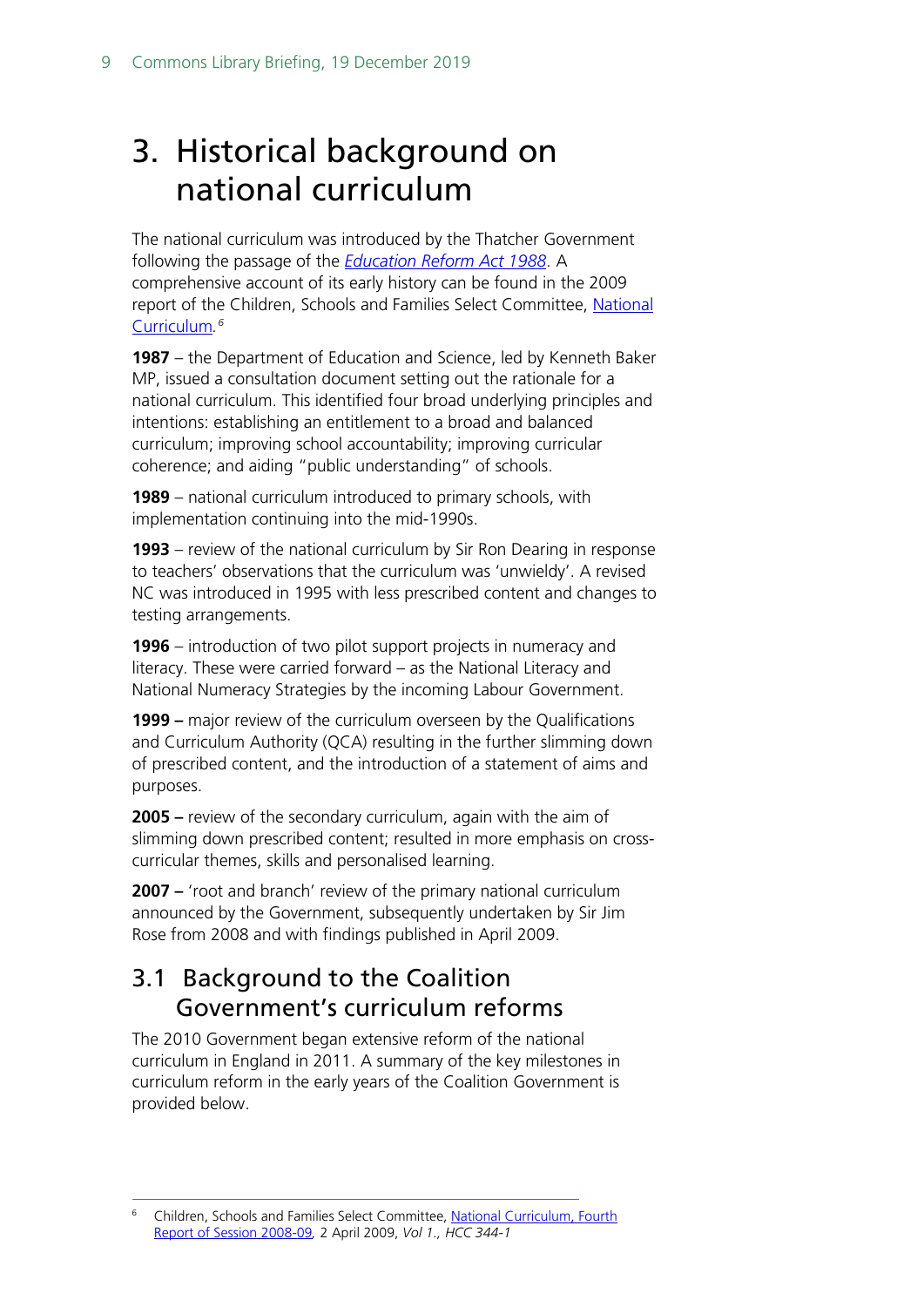- **November 2010**: 2010 Government publishes its wide-ranging schools White Paper, *The Importance of Teaching.[7](#page-9-0)* This confirmed plans to reform the whole national curriculum, slimming down content and reducing prescription.
- **January 2011**: DfE announces review of national curriculum, setting out its motivations in a press notice.<sup>[8](#page-9-1)</sup>
- **January 2011**: DfE establishes expert panel to inform the curriculum review. This was chaired by Tim Oates, then Director of Assessment Research and Development for *Cambridge Assessment*.
- **December 2011**: DfE publishes expert panel's final report.<sup>[9](#page-9-2)</sup>
- **December 2011**: Date for first teaching of revised core subjects (English, maths, science, PE) pushed back from September 2013 to September 2014.<sup>[10](#page-9-3)</sup>
- **June 2012**: then-Government publishes draft programmes of study for the core subjects of English, maths and science at KS1 and KS2, for discussion.<sup>[11](#page-9-4)</sup> An accompanying press release said the new curricula were "more demanding" and reflected practice in other "high-performing jurisdictions".[12](#page-9-5)

## 3.2 Reaction to the June 2012 proposals

The publication of draft programmes of study in June 2012 attracted a mixed response. An [article](http://www.theguardian.com/education/2012/jun/12/michael-gove-curriculum-attacked-adviser) in *The Guardian* reported that Prof Andrew Pollard (a member of the expert panel) had described the proposals as "fatally flawed" in showing insufficient consideration of the needs of learners, and described the programmes of study as "overly prescriptive".<sup>[13](#page-9-6)</sup> In response, the DfE said that the proposals would not act as a 'rigid straitjacket' for teachers, and that flexibility would remain for schools in how they covered the content.<sup>[14](#page-9-7)</sup>

Professor Robin Alexander of Cambridge University, and Director of the Cambridge Primary Review, criticised the Government for what he saw as citing "selectively and tendentiously" from the international evidence and ignoring important contextual and cultural factors, in building the case for reform.[15](#page-9-8)

A press release from the National Union of Teachers (NUT) said that much of what was proposed was already covered in primary schools but that there was a risk of creating "a task orientated curriculum" which would "simply stultify the learning process and, due to its inherent

- 
- <span id="page-9-2"></span><span id="page-9-1"></span><sup>9</sup> DfE, The Framework for the National Curriculum. A report by the Expert Panel for [the National Curriculum review,](https://www.gov.uk/government/uploads/system/uploads/attachment_data/file/175439/NCR-Expert_Panel_Report.pdf) December 2011
- <span id="page-9-3"></span><sup>10</sup> [Schools: National Curriculum Review,](http://www.publications.parliament.uk/pa/cm201011/cmhansrd/cm111219/wmstext/111219m0001.htm#1112191000015) written ministerial statement by Michael Gove, HC Deb 19 December 2011, c 139 WS<br><sup>11</sup> The drafts are no longer available online.
- 

<span id="page-9-0"></span> <sup>7</sup> [The Importance of Teaching. The Schools White Paper 2010](https://www.gov.uk/government/uploads/system/uploads/attachment_data/file/175429/CM-7980.pdf)*,* November 2010, Cm 7980<br><sup>8</sup> DfE press release, National curriculum review launched, 20 January 2011.

<span id="page-9-5"></span><span id="page-9-4"></span><sup>&</sup>lt;sup>12</sup> DfE press release, <u>New primary curriculum to bring higher standards in English, maths and science</u>, 11 June 2012.

<span id="page-9-6"></span><sup>&</sup>lt;sup>13</sup> ["Michael Gove's curriculum attacked by expert who advised him"](http://www.theguardian.com/education/2012/jun/12/michael-gove-curriculum-attacked-adviser), The Guardian *(online),* 12 June 2012. 14 *Ibid*.

<span id="page-9-8"></span><span id="page-9-7"></span>

<sup>&</sup>lt;sup>15</sup> Alexander, R., ["Neither national nor a curriculum?](http://cprtrust.org.uk/wp-content/uploads/2014/06/Neither-National-Nor-a-Curriculum.pdf)" *in* Forum, Volume 54, Number 3. 2012.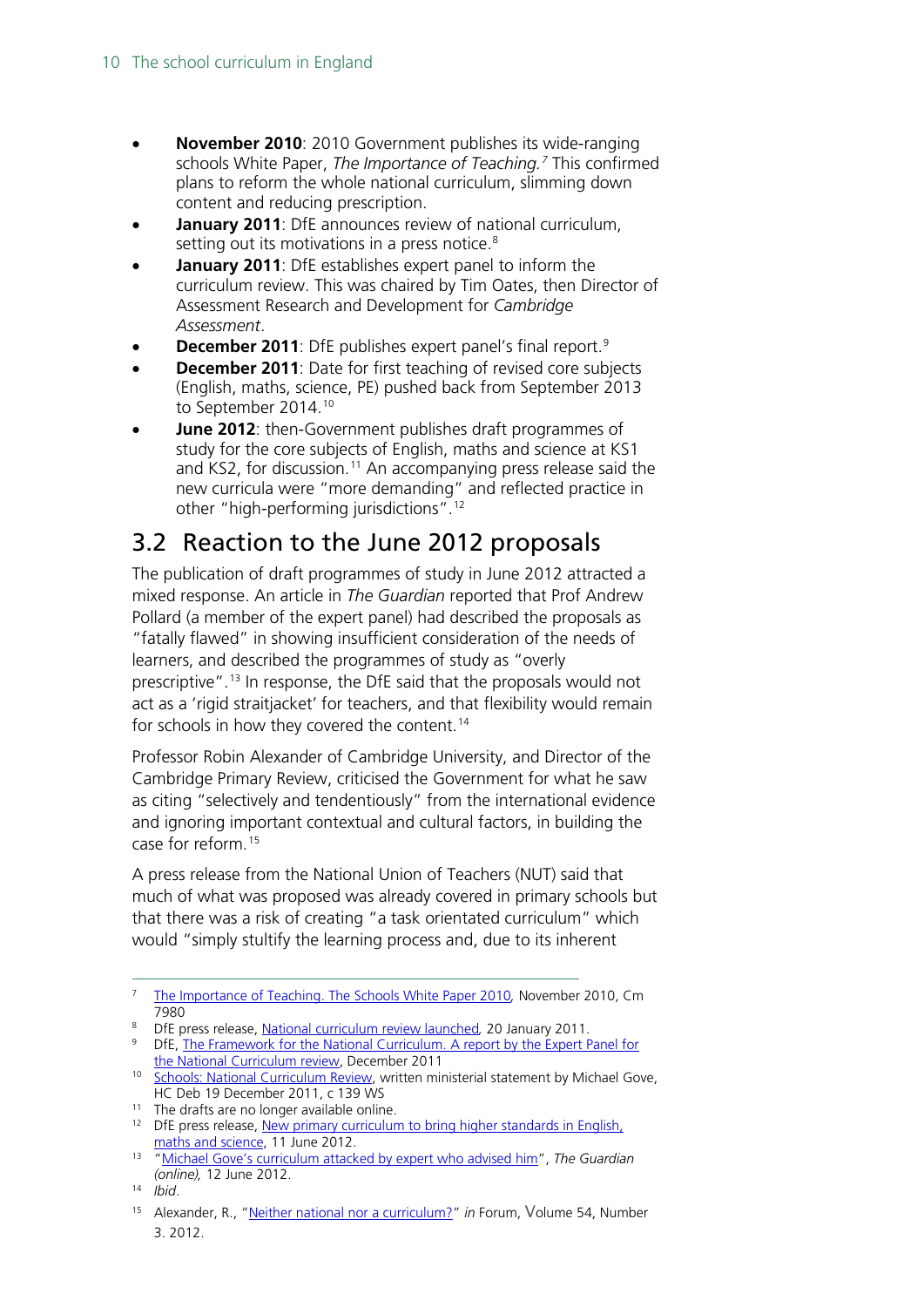inflexibility, make it impossible for many children to achieve in the time and space they need".<sup>[16](#page-10-0)</sup>

The Association of School and College Leaders (ASCL) and the National Association of Head Teachers (NAHT) gave more mixed responses. ASCL welcomed the emphasis on English, maths and languages at primary level but criticised the Government for not 'seizing the opportunity' to slim down the curriculum and for failing to make clear at this stage what the proposals in respect of the secondary curriculum were likely to be.[17](#page-10-1) NAHT welcomed what it saw as a 'leaner' science curriculum, positive aspects of the English curriculum, assurances of no further statutory testing (SATs) and a concentration on *what* should be taught, as opposed to *how*. The union, however, thought that schools would need 'time and support' to deliver the curriculum's 'more demanding' programmes and judged that much of the content was in fact not new.[18](#page-10-2)

Other commentators welcomed the changes. An article in *The Times* of 13 June 2012 argued that Gove had been 'unfairly derided' for the new primary school curriculum, which in fact should be praised for its level of ambition.[19](#page-10-3) Similarly, in an article for the *Financial Times*, commentator Stephen Robinson hailed the reforms for putting "proper content ...back into the curriculum".[20](#page-10-4)

### 3.3 Further consultation on programmes of study: February and July 2013

Subsequently, the then Government ran a number of additional consultations on further revised programmes of study.

On 7 February 2013, the DfE published further draft programmes of study, this time for formal consultation, in a draft National Curriculum Framework Document. The documents can be viewed on the DfE [website.](https://www.gov.uk/government/consultations/national-curriculum-review-new-programmes-of-study-and-attainment-targets-from-september-2014) For the first time, draft programmes of study for foundation subjects such as history, geography and music were released, as were the long-awaited secondary programmes, apart from maths, science and English at KS4.

Again, the proposals proved highly controversial and generated strong feeling among commentators – particularly with respect to the proposed subject content. On 20 March 2013, *The Independent* published a highly critical letter signed by a large number of academics about the curriculum proposals. [21](#page-10-5) The letter's authors criticised what they saw as the new curriculum's "endless lists of spellings, facts and rules" and "mountain[s] of data" which would not develop young

<span id="page-10-1"></span><span id="page-10-0"></span> <sup>16</sup> NUT, Primary curriculum – press release, 11 June 2012

<sup>&</sup>lt;sup>17</sup> See ASCL press release, *Primary curriculum only half the picture*, 11 June 2012

<span id="page-10-2"></span><sup>&</sup>lt;sup>18</sup> NAHT website article, 'Curriculum proposals must now be tested by the professionals, says NAHT', 11 June 2012.

<span id="page-10-3"></span><sup>&</sup>lt;sup>19</sup> ["Be ambitious: spell 'conscience', learn Keats"](http://www.thetimes.co.uk/tto/opinion/columnists/alicethomson/article3443913.ece), The Times (online – *subscription required),* 13 June 2012.

<span id="page-10-4"></span><sup>20</sup> ["Gove's back-to-basics drive is just what education needs"](https://www.ft.com/content/088f7d64-b575-11e1-ab92-00144feabdc0), *Financial Times (online –*

<span id="page-10-5"></span><sup>&</sup>lt;sup>21</sup> Letter from Prof. Michael Bassey and 99 others, "Gove will bury pupils in facts and [rules,](http://www.independent.co.uk/voices/letters/letters-gove-will-bury-pupils-in-facts-and-rules-8540741.html) *The Independent* (online)*,* 20 March 2013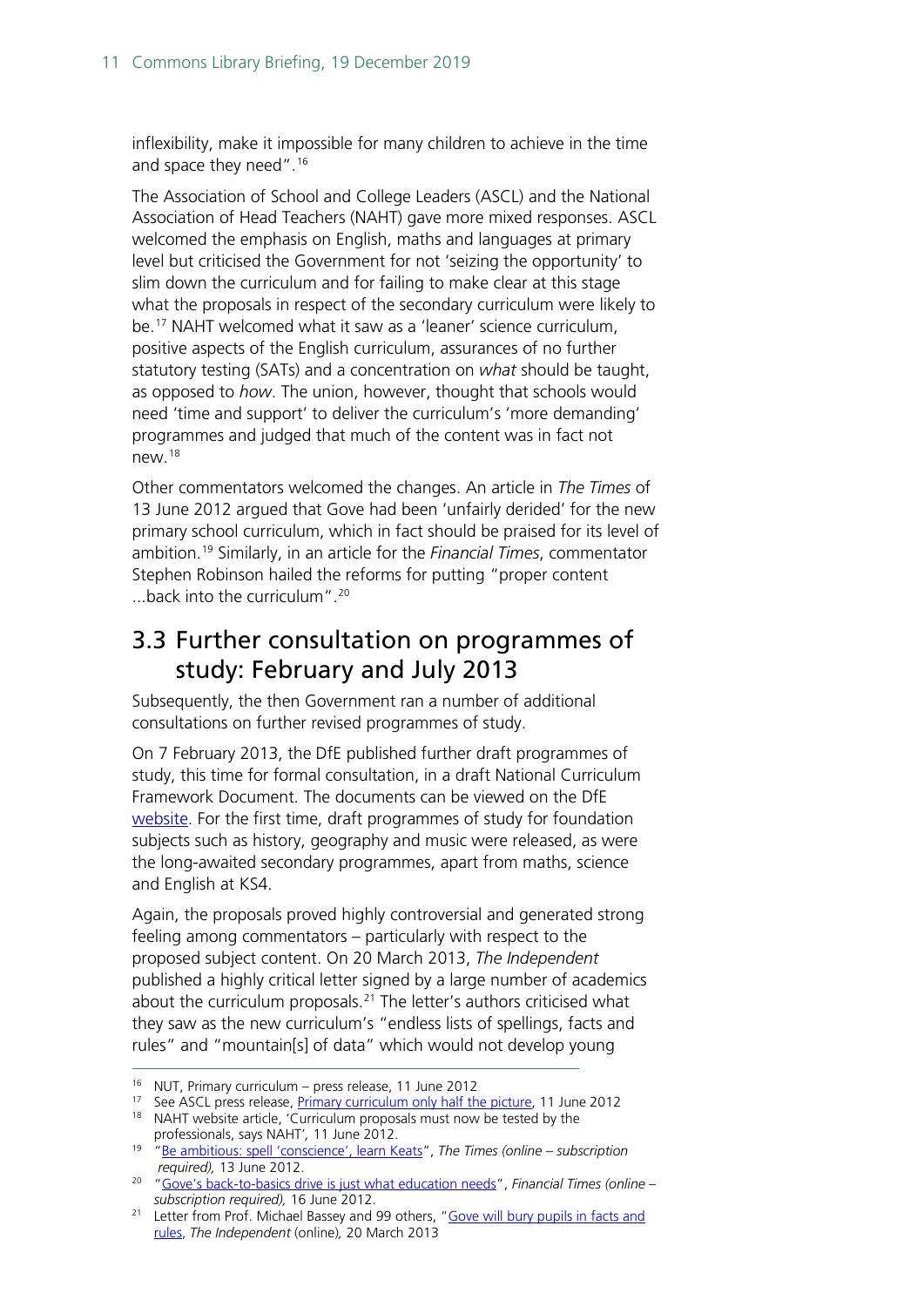children's understanding and expected "too much too young". Michael Gove responded to his critics in a strongly worded article for the *Daily Mail* on 23 March 2013.<sup>[22](#page-11-0)</sup> A subsequent DfE report on consultation responses gave a summary of feedback received.<sup>[23](#page-11-1)</sup>

## 3.4 July 2013 – second formal consultation

In July 2013, the Government made further changes to the programmes of study, and launched an additional consultation. Changes made from the earlier documents included:

- More emphasis in primary English on spoken language skills and further content on vocabulary development.
- Revisions to design and technology programmes in response to concerns that it lacked aspiration and was insufficiently flexible.
- Removal of previous limitation on the languages that could be offered at KS2 – schools would now have free choice.
- Revision of the history programmes in response to concerns that earlier drafts were too prescriptive. This revision slimmed down the overall content and included additional content on world history while retaining a core focus on "teaching the history of Britain and its relationship with the world in a clear chronological framework.["24](#page-11-2)

### 3.5 First final curriculum documents published in September 2013

On 11 September 2013, the Government published summary findings of the consultation on the revised programmes of study and attainment targets.[25](#page-11-3) Alongside this, it released the finalised national curriculum documents and programmes of study for introduction from September 2014. A Written Statement of 12 September 2013 gave further details.[26](#page-11-4) Programmes of study for English, maths and science at KS4 were published later, on 2 December 2014, and were subject to a separate consultation.

## 3.6 Reform to GCSEs, AS and A Levels

Alongside reforms to the national curriculum, the 2010 Government embarked on reform of GCSEs, AS and A level qualifications. Full background on these changes is available in a separate Library briefing paper:

• [House of Commons Library briefing paper, GCSE, AS and A Level](http://researchbriefings.parliament.uk/ResearchBriefing/Summary/SN06962)  [reform.](http://researchbriefings.parliament.uk/ResearchBriefing/Summary/SN06962)

<span id="page-11-0"></span><sup>&</sup>lt;sup>22</sup> Article by Michael Gove, "<u>I refuse to surrender to the Marxist teachers hell-bent on</u> destroying our schools: Education Secretary berates 'the new enemies of promise' [for opposing his plans.](http://www.dailymail.co.uk/debate/article-2298146/I-refuse-surrender-Marxist-teachers-hell-bent-destroying-schools-Education-Secretary-berates-new-enemies-promise-opposing-plans.html)", *Daily Mail (Online),* 23 March 2013.

<span id="page-11-1"></span><sup>&</sup>lt;sup>23</sup> DfE, Reform of the national curriculum in England/ Report of the consultation [conducted February –](https://www.gov.uk/government/consultations/national-curriculum-review-new-programmes-of-study-and-attainment-targets-from-september-2014) April 2013*,* July 2013

<span id="page-11-2"></span><sup>24</sup> *Ibid*., p6

<span id="page-11-3"></span><sup>&</sup>lt;sup>25</sup> DfE, Reforming the national curriculum in England. Summary report of the July to [August 2013 consultation on the new programmes of study and attainment targets](https://www.gov.uk/government/uploads/system/uploads/attachment_data/file/239270/Consultation_Summary_Response_NC_v3.pdf) from September 2014, 11 September 2013.

<span id="page-11-4"></span><sup>&</sup>lt;sup>26</sup> [Education Reform \(Schools\)](http://www.publications.parliament.uk/pa/cm201314/cmhansrd/cm130912/wmstext/130912m0001.htm#130912m0001.htm_spmin4), Written Ministerial Statement, HC Deb 12 September 2013: c54WS